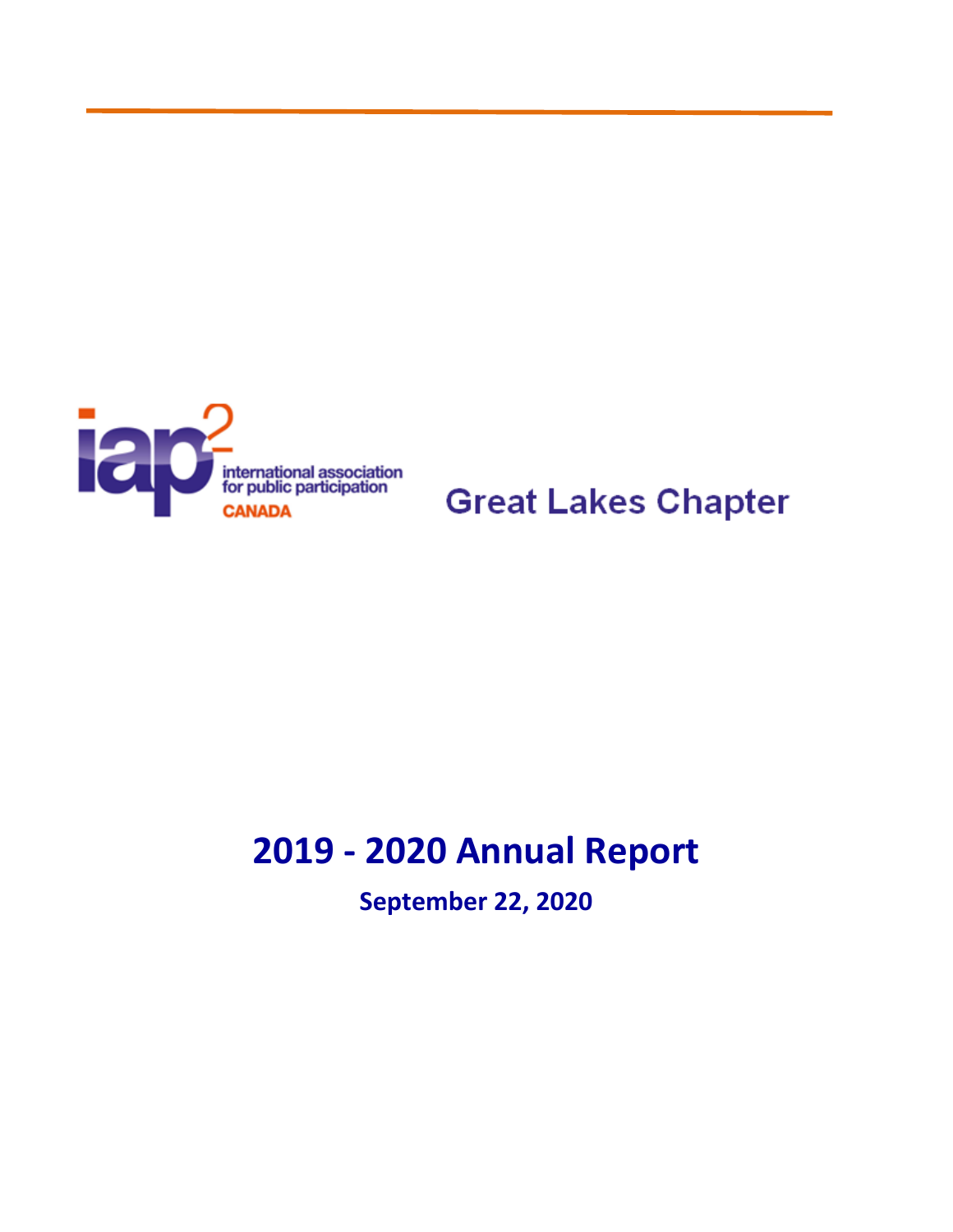## **Message from the Chapter President**

The Great Lakes Chapter of IAP2 covers a large and diverse geographic area from Windsor to Kingston; Barrie to Fort Erie and includes the Highways 400, 401 and the Queen Elizabeth Way corridors. The Great Lakes Chapter of IAP2 is made up of people who are talented and passionate about engagement. It is a privilege to work with our team.

#### **Looking back on 2019-2020**

This past year, more than ever, we find ourselves reflecting on our roles in as practitioners in P2. The tragic death of George Floyd in Minneapolis, protests around the world, have highlighted the need to look within, continue to learn, and stand as an ally with marginalized peoples where we work, live, and play. In addition, the global COVID-19 pandemic challenged every part of what we do and how we operate to foster meaningful engagement.

Our Executive Committee has demonstrated such strong resilience through these past six-plus months by engaging in difficult conversations, sharing pain-points but also small successes.

From an engagement perspective, this year we continued to raise the bar on the quality of public engagement including shifting to virtual. Networking with our colleagues to share experiences and best practices helps us to do that. Thank you to those who joined us through our networking events, read our newsletters, and shared with us your feedback on how we can better serve our membership.

We will continue to listen to you and your priorities of networking,

collaborating, information & knowledge sharing, and professional development as the key areas. In keeping with this stated desire, we held two very successful P2 Drinks events over the year in November 2019 and May 2020 (virtually). These networking events gave our members and friends a chance to meet fellow practitioners and to share their P2 practice

Katrina Kroeze IAP2 Great Lakes Chapter President 2019-2020

stories. It was a pleasure to participate in both events and hear the great P2 work our members are doing in their communities.

I want to thank the Executive Committee for their continued dedication of the P2 practice and embracing the challenges that we encountered this year.

### **Looking ahead to 2020-2021 - Strategic Directions**

Building on the core values of IAP2, the IAP2 Great Lakes aspires to advance the practice of public participation by promoting a culture of connection and sharing among P2 practitioners (members and non-members) in the Great Lakes Region.

#### **The vision for our Chapter is to provide members in the Great Lakes Region with:**

- Opportunities for professional development and networking.
- A culture of interaction, connection and sharing among P2 practitioners (members and nonmembers).
- Support to achieve best practice in P2 and to celebrate projects and people that embrace this commitment

#### **To achieve this vision our Chapter will:**

- Organize training and learning opportunities
- Host social events



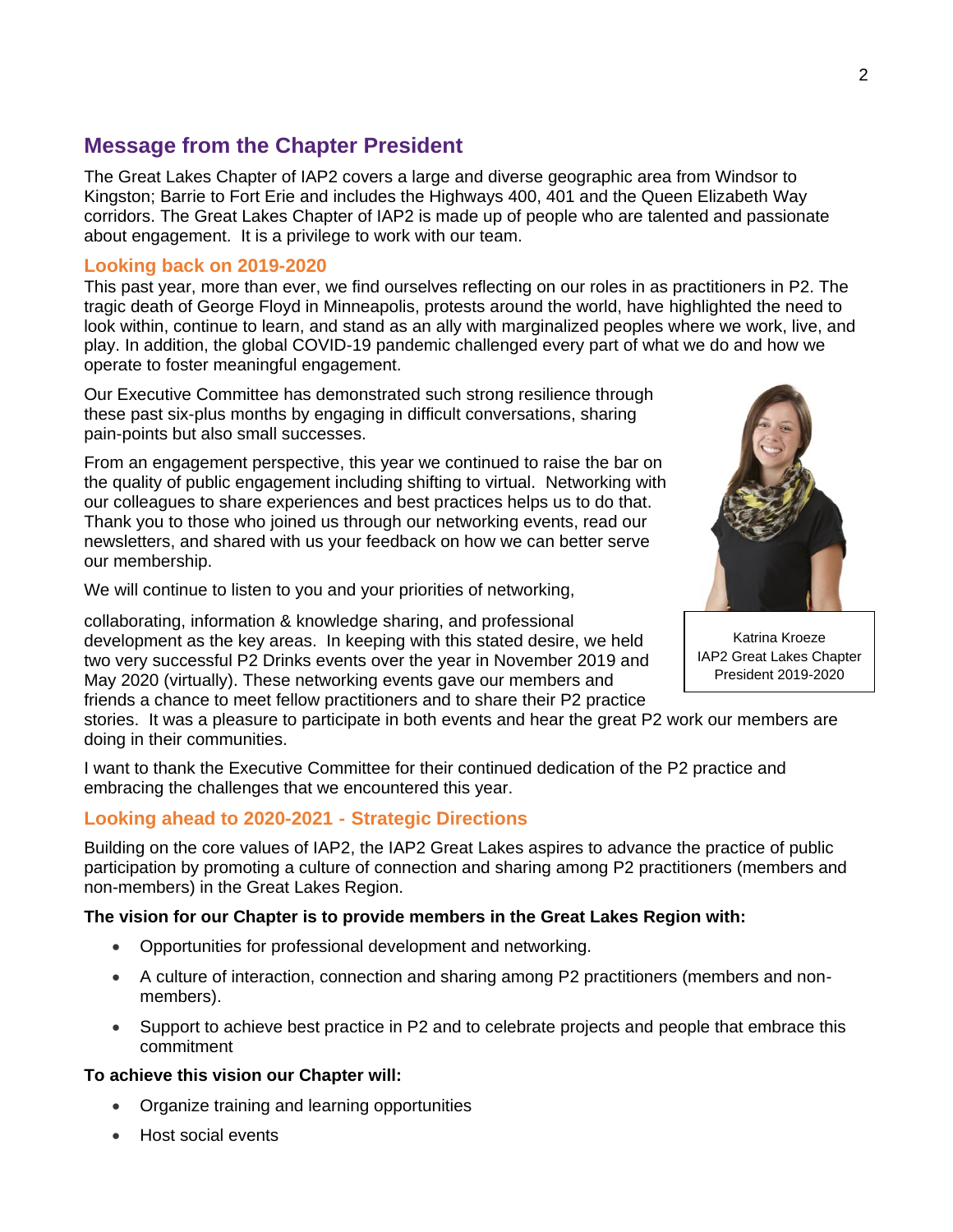- Communicate with members and non-members using multiple approaches including enewsletters and web
- Recognize and celebrate people and projects

As we move into the upcoming year, we aim to continue to achieve our vision and explore interests of our members. In this new reality, where the new normal becomes "new possibilities" we will continue to work to expand our membership and the geographic reach of our Chapter events, connecting virtually and when possible, in person.

The Chapter executive team is looking forward to our continued success over the next year.

K Kreeze

Katrina Kroeze President, 2019 - Present Great Lakes Chapter IAP2 Canada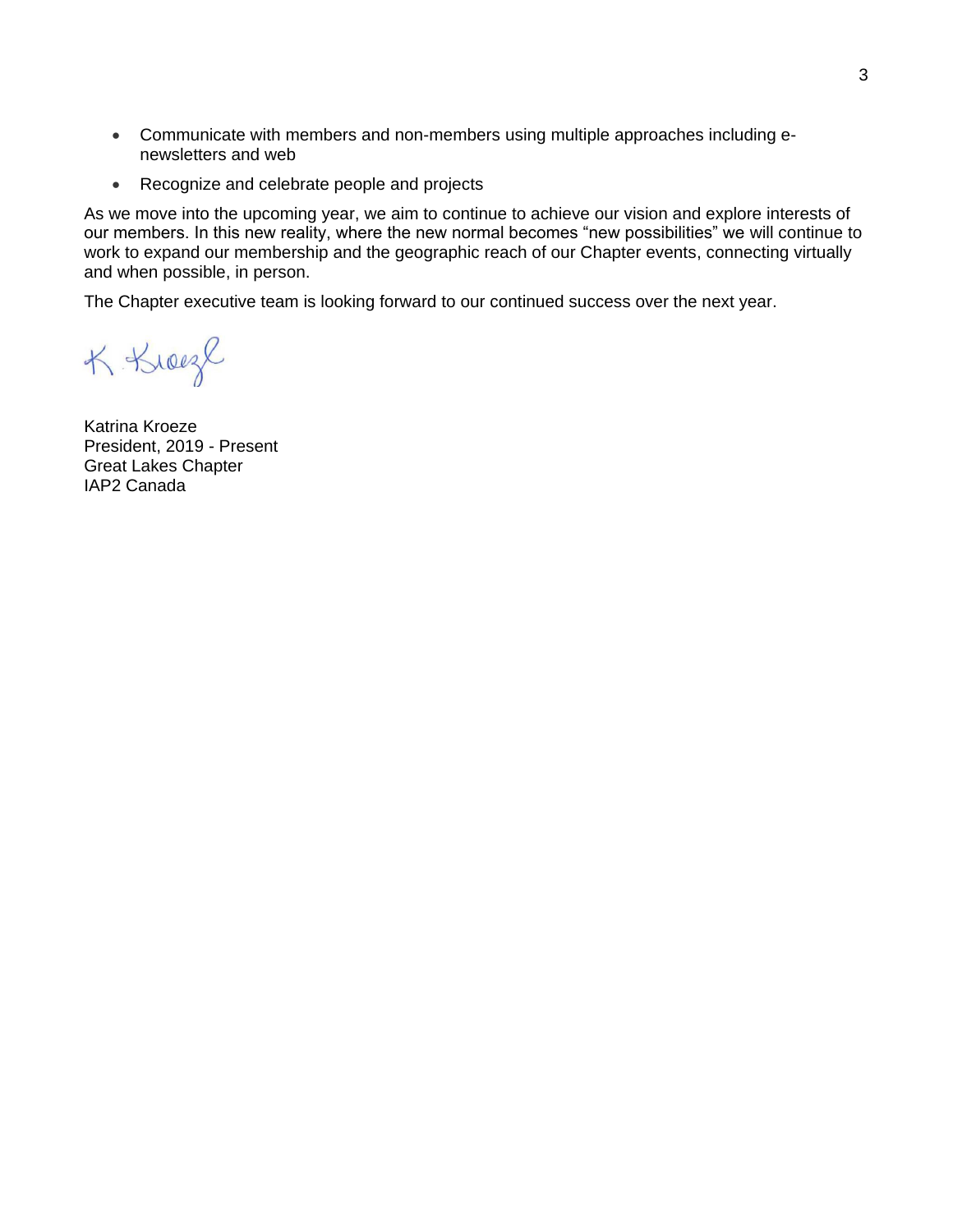## **The 2019-2020 Great Lakes Chapter Executive Team**

- President: Katrina Kroeze
- Vice-President: Joanne Cordell
- Secretary: Katrina Kroeze
- Treasurer: Jodi Ball
- Communications Lead: Dana Gardner
- Events Lead: Karla Krolli
- Training Lead: Tracey Ehl

This year, we welcome three new individuals to the 2020-2021 Great Lakes Chapter Executive Team

- Zahra Jaffer, Dillon Consulting
- Rouselle Gratela, Independent Electricity System Operator (IESO)
- Anila Sunnak, Canadian Partnership Against Cancer

The Great Lakes Executive Chapter, will welcome additional interested individuals to join as a volunteer throughout the year. The Executive Committee roles (i.e., president, vice president, secretary, treasurer, members-at-large) will be determined at the first meeting following the September 22, 2020 Annual General Meeting.

## **Membership**

This past year, we saw significant membership growth. With this growth, we remain committed to delivering on our vision set out earlier in the Report. In 2019-2020, our membership grew from 98 active members to 158 members.

With our large geographical representation, our members span from Barrie, Brampton, Burlington Cambridge, Chatham, Guelph, Hamilton, Kingston, Kitchener, Markham, Mississauga, Newmarket, Oakville, Oshawa, Peterborough, St. Catharines, Thunder Bay, Toronto, Whitby, Waterloo, Windsor and Woodstock. Welcome, all.

# **Strategic Planning**

Since the Chapter was formed in 2012, the focus, as determined through member surveys, has been on networking and professional development activities. At the outset of the 2019-2020, the Executive Committee came together and identified the need to review in detail our membership, especially with our vast geography, that is why we kicked off the year with a Membership Gap Analysis which is further described below.

### **Membership Gap Analysis**

As chapter membership continues to grow, a great thing is happening. The Chapter is trying to diversify the ways we can reach members and offer new opportunities for networking and professional development.

With this in mind, this past year the Great Lakes Executive Committee looked to better understand our membership base, who you are, where you are located, and what your priorities are so that we can better serve them and their needs. To assist with this, the Executive engaged a student from Niagara College to carry out some research.

The outcomes of the membership gap analysis can be summarized as followed: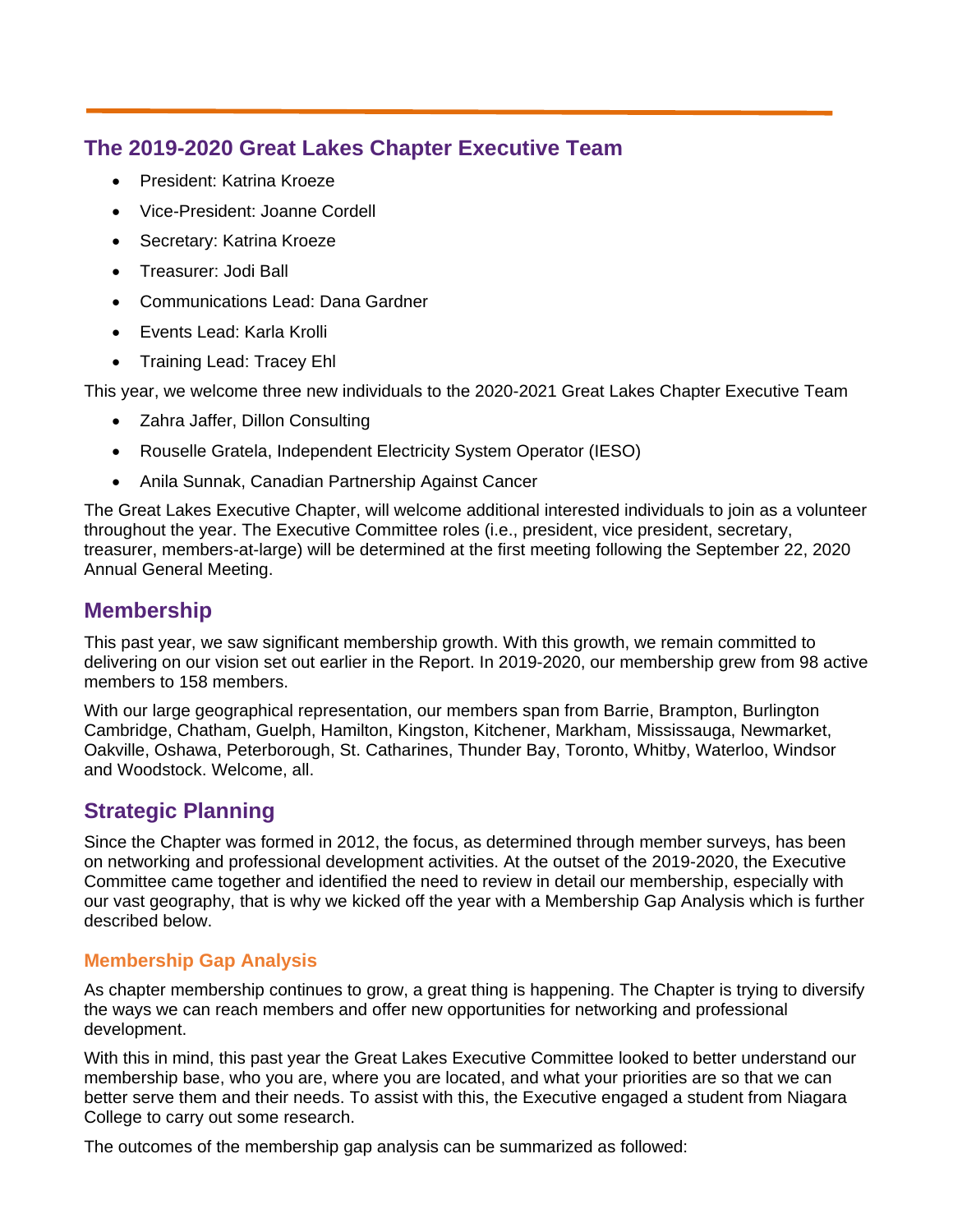- Most members are located in Toronto (47%) and work in the public service sector (38%).
- Members are active on LinkedIn but many are not members of the Chapter group page (23% of members on the LinkedIn Page) therefore identifying an opportunity to better connect with one another using this interactive online platform.

Based on this initial information, secondary steps which include the implementation of the recommendations from the membership gap analysis including:

- Outreach to membership base with a survey identifying priorities
- Communication outreach to invite members to the LinkedIn Page
- Create a social media and communications calendar for regular communication

## **2019-2020 Successes**

**P2 Drinks November 2019** – Similar to years past, the November P2 Drinks is the perfect networking opportunity that falls in-line with the IAP2 Foundations for Public Participation Training held in Toronto. About 25 people joined us for cocktails and munchies. While the theme for the event was consultation as it relates to all levels of government on both sides of the border, the discussion was varied and lively.

**P2 Virtual Drinks May 20202** – Our first even virtual P2 Drinks took place in May 2020 called 'Navigating Engagement Through COVID-19'. We saw the largest geographical representation who joined and shared their learnings and experiences during these new dynamics. Participants spoke to some of the innovative tools being explored during this time, including a review of the what has worked and what hasn't for others.

**Great Lakes Chapter Newsletters** – Two newsletters were sent out this year. The newsletters are a way to keep connected to our members and to invite them to events and activities. The newsletters are sent to our active membership as well as a list of "Great Lakes Chapter Friends".

**September 2020 Newsletter** – Thanked participants for attending the 2019 Annual General Meeting, provided an overview of upcoming training and events, including the November P2 Drinks, as well as introduced the Great Lakes Executive.

**March 2020 Newsletter** – Invited participation at the May P2 Drinks, reported Chapter membership results from the Membership Gap, and interesting links for IAP2 Canada.

*IAP2 Great Lakes Chapter LinkedIn Group* – We have 76 members on our LinkedIn group. The LinkedIn forum is an opportunity for our chapter members to be more active online sharing best practices.

# **Financial Position**

Thank you to our treasurer, Jodi Ball, for such great work in 2019-2020. Please see the attached Treasurer's report.

### **Contact Us**

For more information about the Great Lakes Chapter, please contact us at:

[greatlakeschapter@iap2canada.ca](mailto:greatlakeschapter@iap2canada.ca)

### **Draft Annual Report prepared by:**

Katrina Kroeze, Chapter President, 2019-ongoing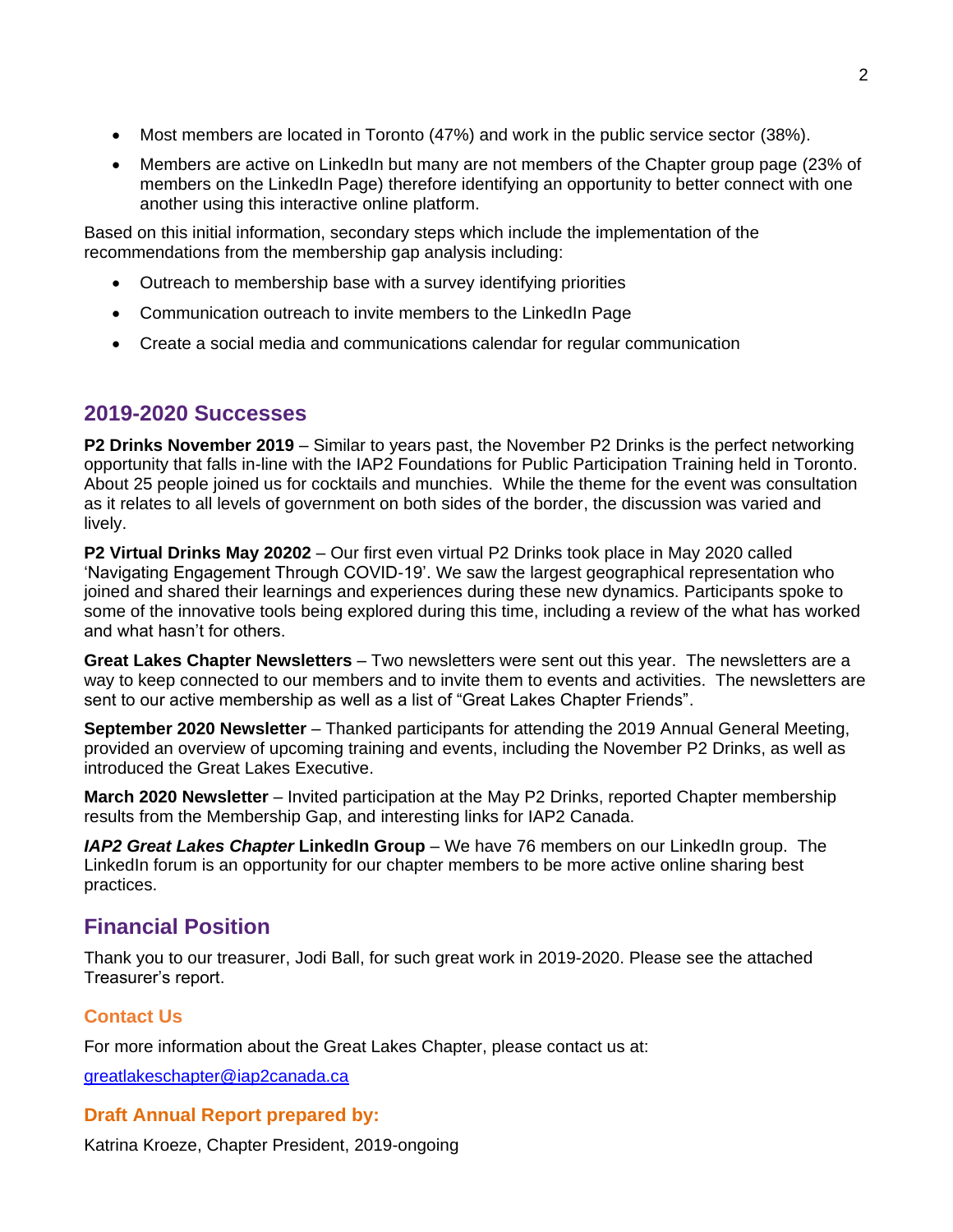Final Annual Report adopted: September 22, 2020 at the Chapter's Annual General Meeting.

*Attachment: Treasurer's Report*